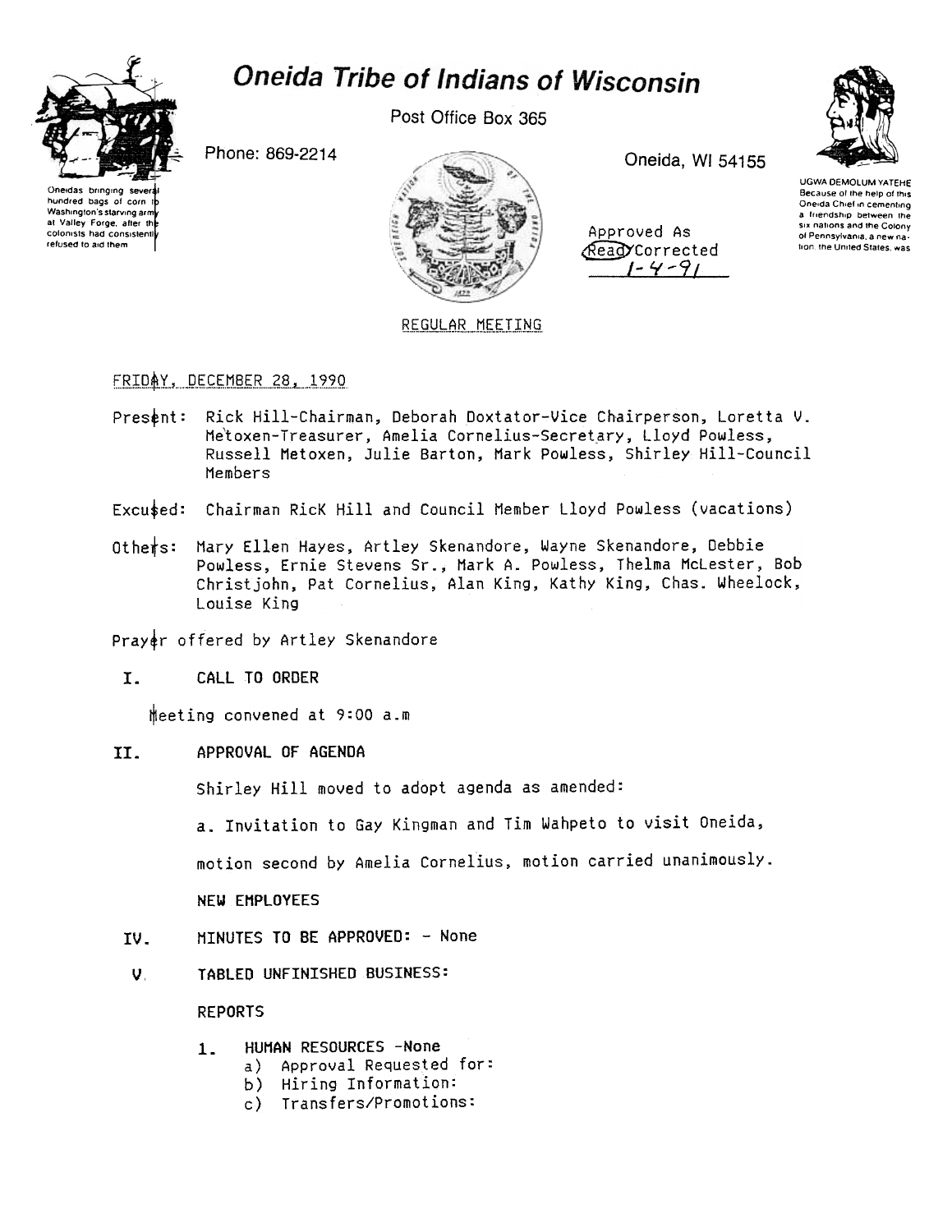ON∉IDA TRIBE OF INDIANS OF WISCONSIN DE E 28, 1990 -REGULAR MEETING Page 2

### 2. TRAVEL REPORTS

a) Debbie Doxtator: National Indian Head Start Meeting. Recommendation to develop the letters and resolution and bring forth at next meeting.

Shirley Hill moved to approve the report, second by Loretta Metoxen, motion canried unanimously.

#### $3 -$ **OTHER**

a) Budget Oversight Report - Debbie Powless

Loretta Metoxen moved to approve the name change and proposed policy to the Financial Fact-Finding Committee, second by Shirley Hill, motion carried unahimously.

Loretta Metoxen moved to recommend passage of the report and to develop a resblution in support of the report, second by Shirley Hill, motion carried unahimously.

Amefia Cornelius moved to form a sub-committee of members of the Audit Committee and Fact Finding Committee to develop policies on business expenses and present back to the Business Committee in 30 days, second by Russell Metbxen, motion carried unanimously.

b) Per Capita Preliminary Report

Amelia Cornelius moved to approve the report, second by Julie Barton, motion cartied unanimously.

#### VI. NEW BUSINESS

- 1. RESOLUTIONS None Scheduled
- - A. Hartford Insurance Risk Assessment Bob Christjohn

Shirley Hill moved to refer to F&A for identification of funds and that the work be completed as soon as possible, second by Amelia Cornelius, motion carried unanimously.

B. Hanagement Training Plan -Thelma McLester

2. REQUESTS:<br>
A. Hart1<br>
Shirley Hill moved to r<br>
work be completed as sc<br>
carried unanimously.<br>
B. Mana<br>
Julie Barton moved to a<br>
the General Tribal Coun<br>
Hill, motion carried un<br>
C. Special Cornelius moved<br>
Special Olympi JUlIe Barton moved to approve and distribute the Management Training Plan to the General Tribal Council at the Jan. 7 and 19 meeting, second by Shirley  $Hill$ , motion carried unanimously.

c. Special Olympic Request -Lindy Roast

Amelia Cornelius moved to refer to Community Support for donation to the Special Olympic program, second by Shirley Hill, motion carried unanimously.